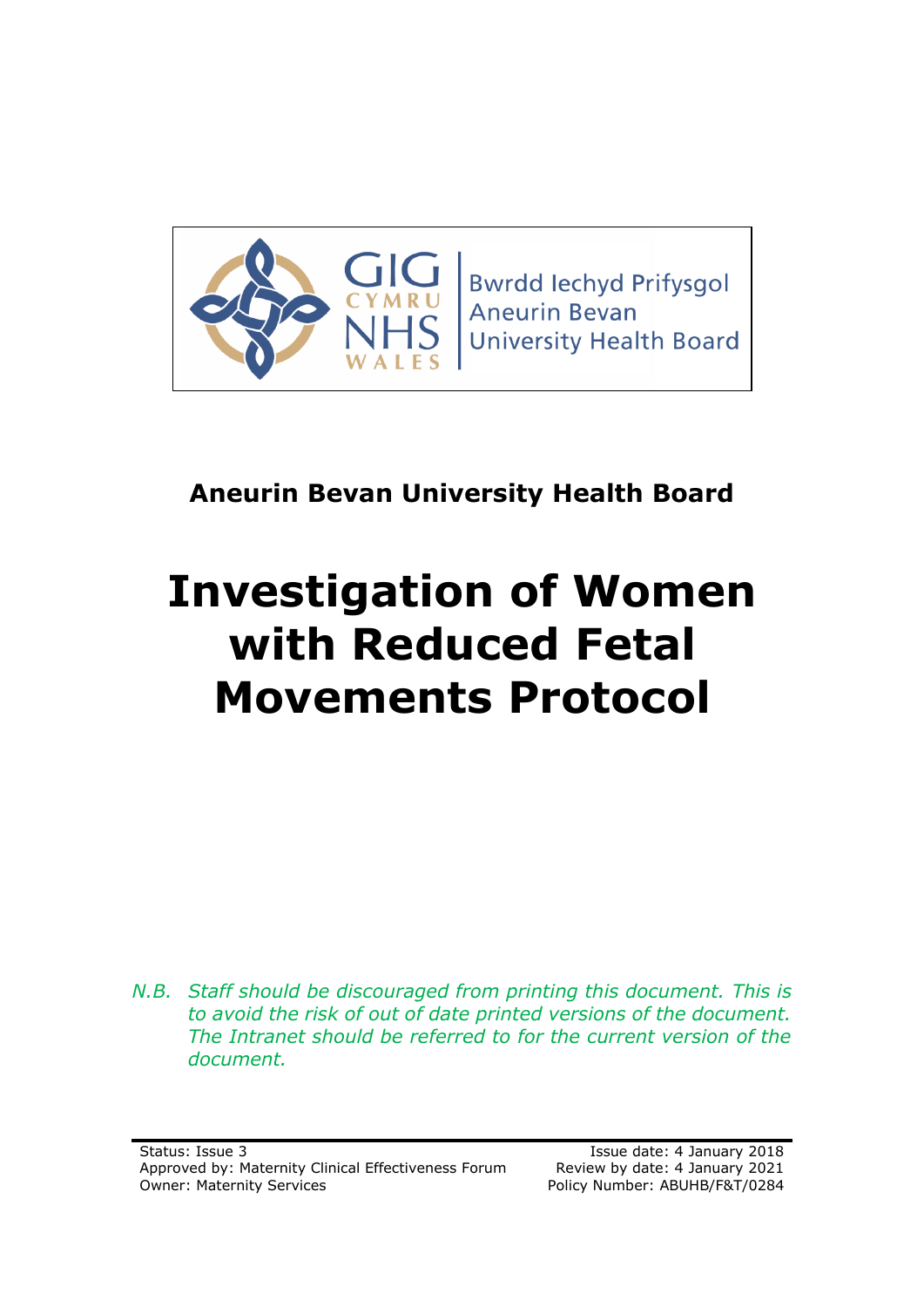#### **Contents:**

| Further Information Clinical Documents4 |  |
|-----------------------------------------|--|
|                                         |  |
|                                         |  |
|                                         |  |
|                                         |  |
|                                         |  |
|                                         |  |
|                                         |  |
|                                         |  |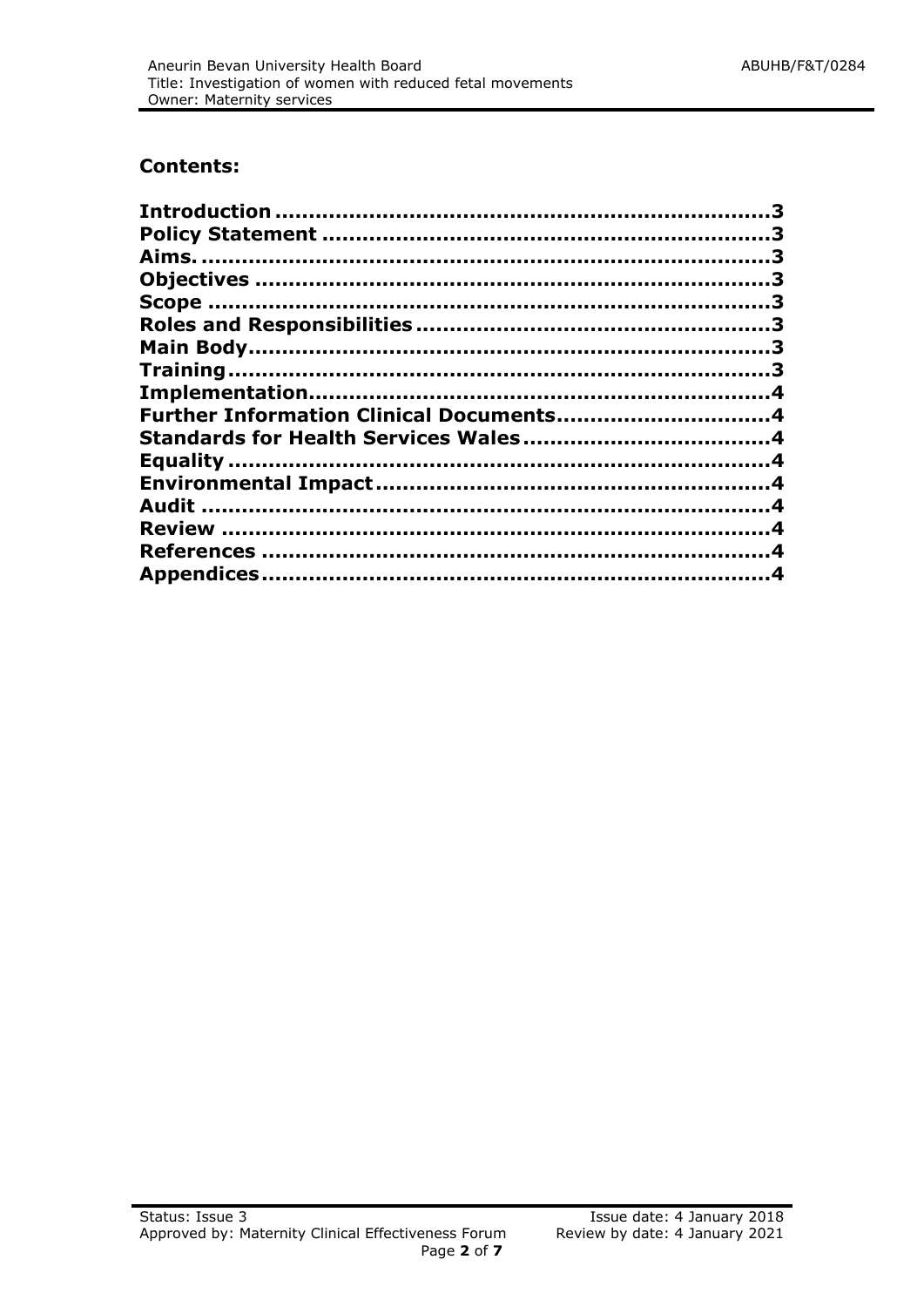# <span id="page-2-0"></span>**Introduction**

Many women present at least once in their pregnancy with reduced or altered fetal movements. The aim of this guideline is to assist staff with investigating altered fetal movements and highlight those patients that require further management and surveillance.

# <span id="page-2-1"></span>**Policy Statement**

This document is a protocol designed to support safe and effective practice.

# <span id="page-2-2"></span>**Aims**

To provide support for clinical decision making regarding women with reduced fetal movements.

# <span id="page-2-3"></span>**Objectives**

Ensure that all women that present with reduced or altered fetal movements are managed effectively and to appropriate evidence based standards.

# <span id="page-2-4"></span>**Scope**

This protocol applies to all clinicians working within maternity services.

# <span id="page-2-5"></span>**Roles and Responsibilities**

The Maternity Management team

# <span id="page-2-6"></span>**Main Body**

Women present with reduced or altered fetal movements should be assessed as per appendix 2 with attention paid to their pregnancy gestation and appropriate fetal monitoring. All women should be risk assessed for risk factors for fetal growth restriction and stillbirth as listed in appendix 1.

# <span id="page-2-7"></span>**Training**

Staff are expected to access appropriate training where provided. Training needs will be identified through appraisal and clinical supervision.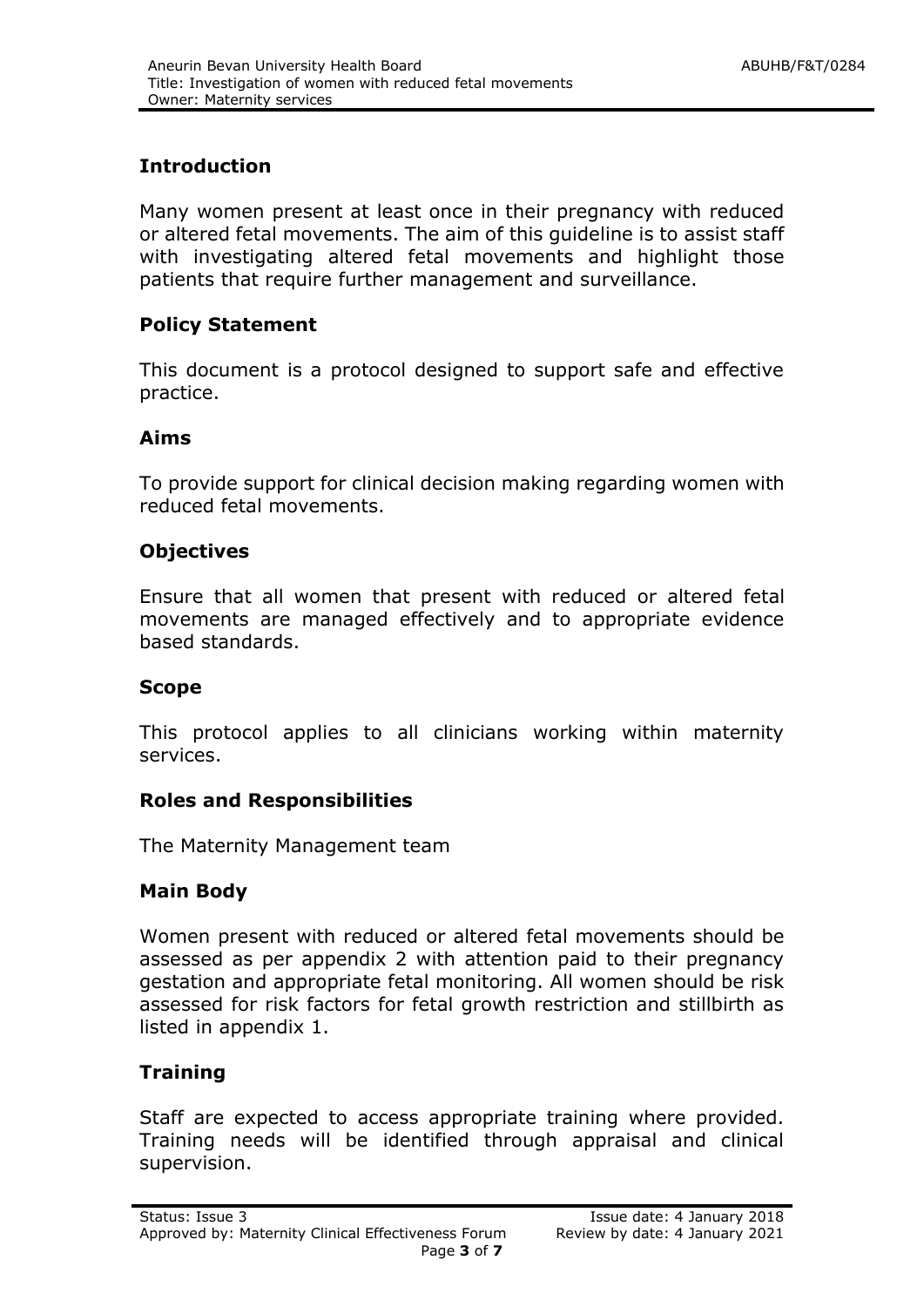# <span id="page-3-0"></span>**Implementation**

Auditable standards are stated where appropriate.

# <span id="page-3-1"></span>**Further Information Clinical Documents**

Royal College of Obstetricians and Gynaecologists, Greentop Guideline No. 57, published 25<sup>th</sup> February 2011.

# <span id="page-3-2"></span>**Standards for Health Services Wales**

This guidelines complies with standard 7 and 8.

# <span id="page-3-3"></span>**Equality**

An equality impact assessment has been carried out and is appended. No adverse impact has been identified by this assessment.

# <span id="page-3-4"></span>**Environmental Impact**

No Environmental Impact Assessment was needed to be carried out for this protocol.

# <span id="page-3-5"></span>**Audit**

Compliance with this protocol should be performed annually.

# <span id="page-3-6"></span>**Review**

3 yearly review of this document is recommended to ensure compliance with changing national standards.

# <span id="page-3-7"></span>**References**

Royal College of Obstetricians and Gynaecologists, Greentop Guideline No. 57, published 25<sup>th</sup> February 2011.

# <span id="page-3-8"></span>**Appendices**

Appendix 1 – Risk Factors for Fetal Growth Restriction and Stillbirth Appendix 2 - Investigation of women with reduced fetal movements Appendix 3 – Pregnant woman information sheet and alert sticker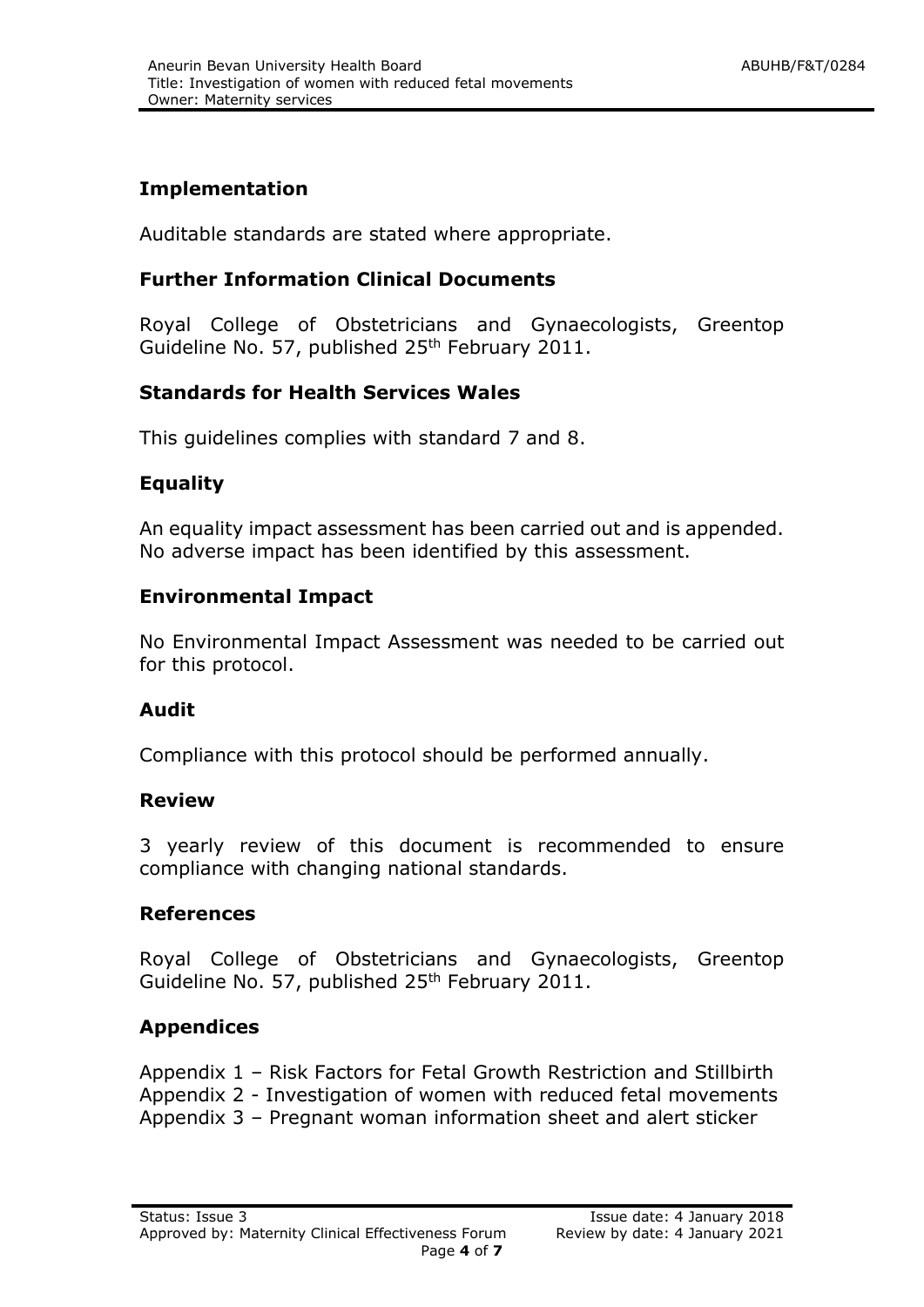# **Appendix 1: Risk Factors for Fetal Growth Restriction and Stillbirth**

# **Consider these Background factors:**

70% of reported reduced fetal movements are uncomplicated, therefore 30% have complications. Fetal movements are usually felt by 20 weeks gestation; they plateau by 32 weeks with no subsequent reduction. Fetal movements can be reduced for 48 hour post steroids, during raise maternal blood glucose. Be aware of an increased risk of poor perinatal outcome in recurrent reduced fetal movements. **CTG to be performed from 28 weeks onwards.**

| <b>Risk Factors for Fetal Growth Restriction</b><br>and Stillbirth                                                                                           |  |
|--------------------------------------------------------------------------------------------------------------------------------------------------------------|--|
| $\geq$ 2 consultations for reduced fetal movements<br>Known FGR or prev SGA<br><b>Chronic Hypertension</b><br>Pre eclampsia<br>Diabetes and Vascular disease |  |
| $PAPP-A < 0.4$ MoM<br>Auto immune disease<br>Renal Disease                                                                                                   |  |
| Anti phospholipid syndrome<br>Extremes of maternal age ( $<$ 16 yrs or $>$ 40 yrs)                                                                           |  |
| Smoking $>11$ cigarettes/day<br>Cocaine use<br>Placental insufficiency                                                                                       |  |
| Heavy bleeding similar to menses<br>Previous still birth or neonatal death                                                                                   |  |

# **Advice:**

- Encourage woman to lie on their left side and focus on fetal movements for **up to** two hours, emphasising that if concerned they do not have to wait the full 2 hours before making contact. If they do not feel movements as they usually would during this time, they should contact their midwife or local maternity unit.
- If a woman is not reassured at any time and continues to be concerned, she should be encouraged to contact her Midwife or attend the unit for assessment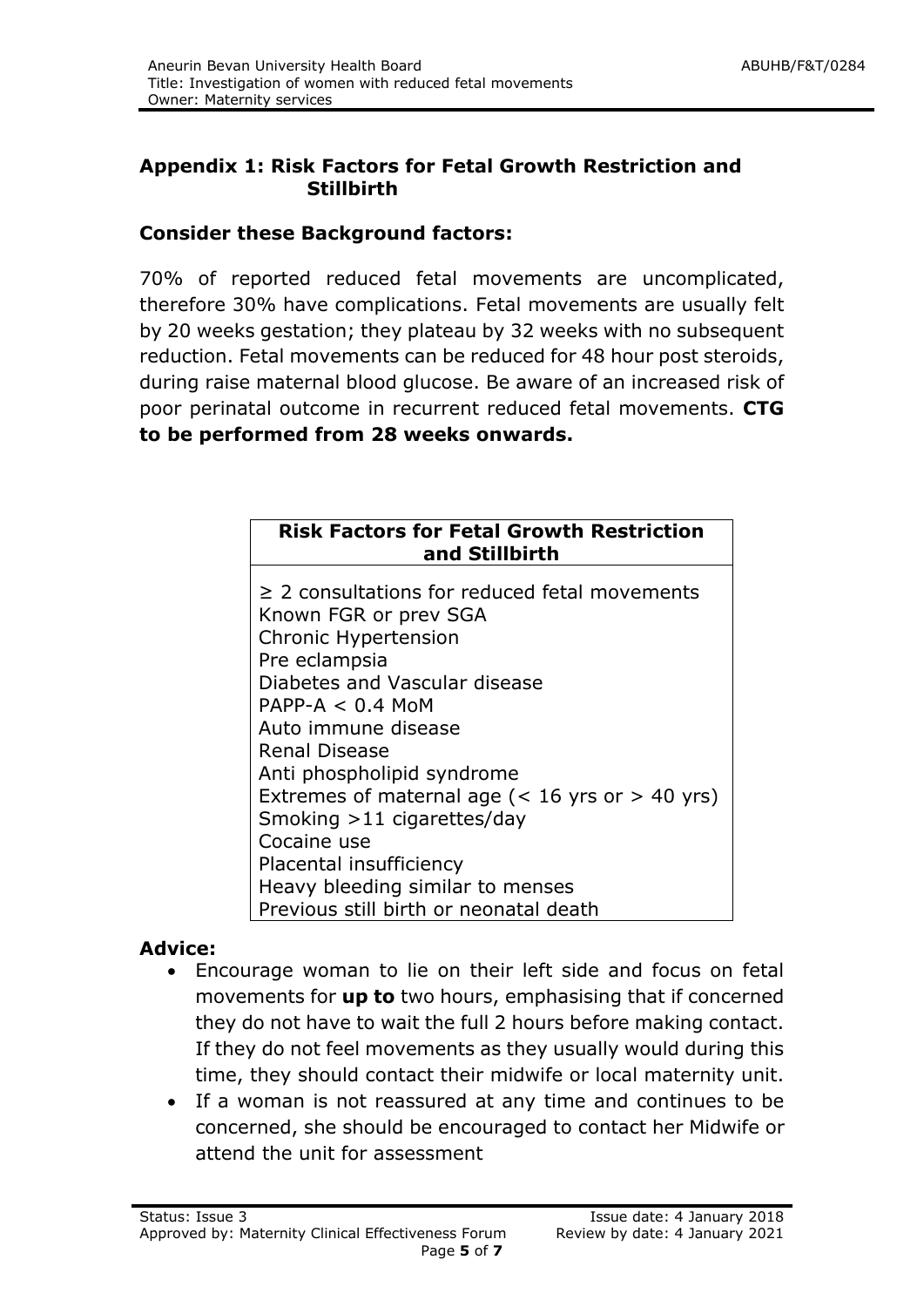# **Appendix 2: Investigation of Women with Reduced Fetal Movements (RFM)**